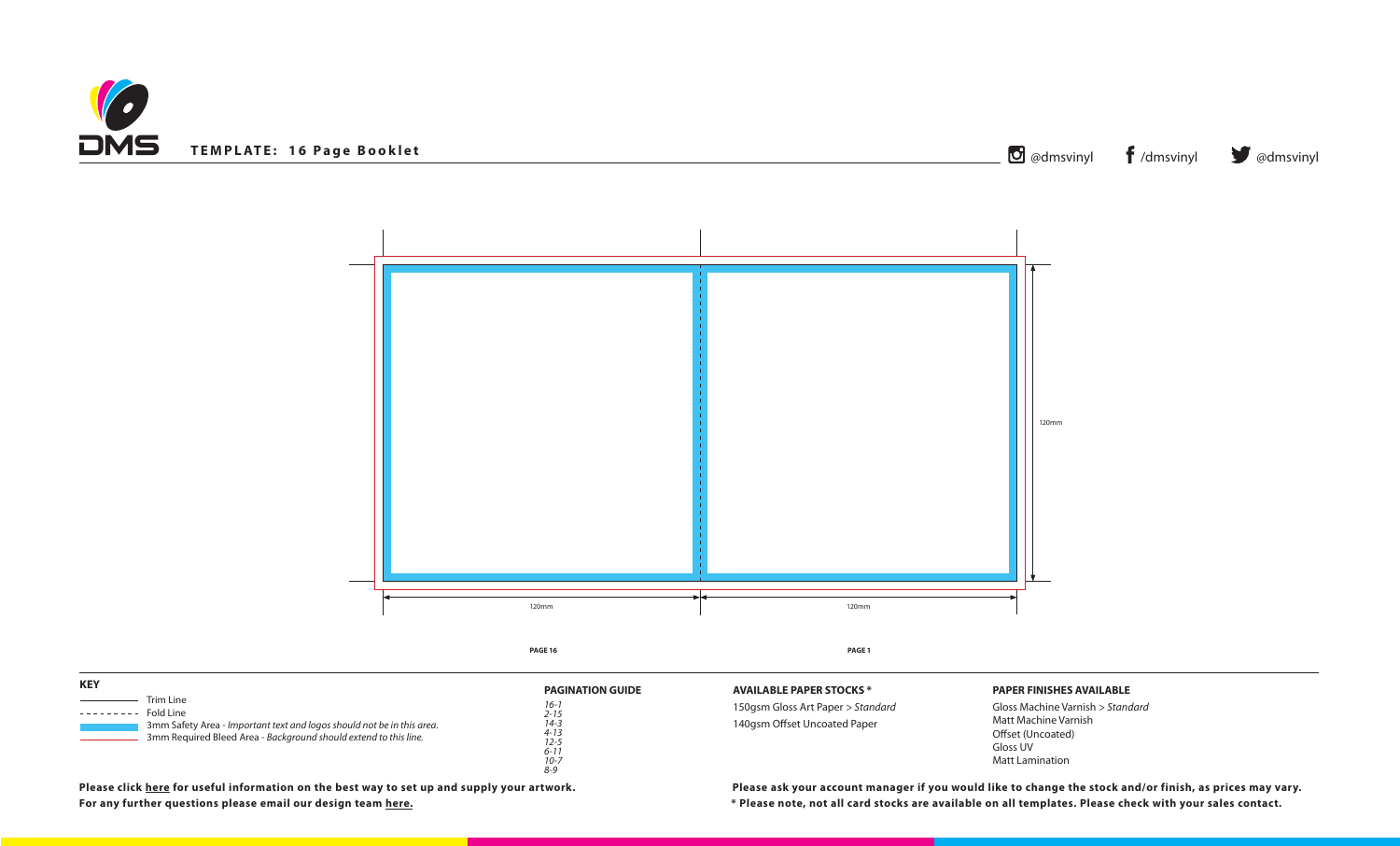



# **PAPER FINISHES AVAILABLE**

Gloss Machine Varnish *> Standard* Matt Machine Varnish Offset (Uncoated) Gloss UV Matt Lamination

**For any further questions please email our design team [here](mailto:graphics%40discmanufacturingservices.com?subject=Template%20Enquiry). \* Please note, not all card stocks are available on all templates. Please check with your sales contact. Please click [here](https://www.discmanufacturingservices.com/cd/templates#artwork-specifications) for useful information on the best way to set up and supply your artwork. Please ask your account manager if you would like to change the stock and/or finish, as prices may vary.**

| <b>KEY</b>                                                                                                                                                                        | <b>PAGINATION GUIDE</b>                      | <b>AVAILABLE PAPER STO</b>                     |
|-----------------------------------------------------------------------------------------------------------------------------------------------------------------------------------|----------------------------------------------|------------------------------------------------|
| Trim Line<br>Fold Line<br>---------<br>3mm Safety Area - Important text and logos should not be in this area.<br>3mm Required Bleed Area - Background should extend to this line. | $16 - i$<br>$2 - 15$<br>$14 - 3$<br>$4 - 13$ | 150gsm Gloss Art Pape<br>140gsm Offset Uncoate |
|                                                                                                                                                                                   | $12 - 5$<br>$6 - 11$<br>$10 - 7$<br>$8 - 9$  |                                                |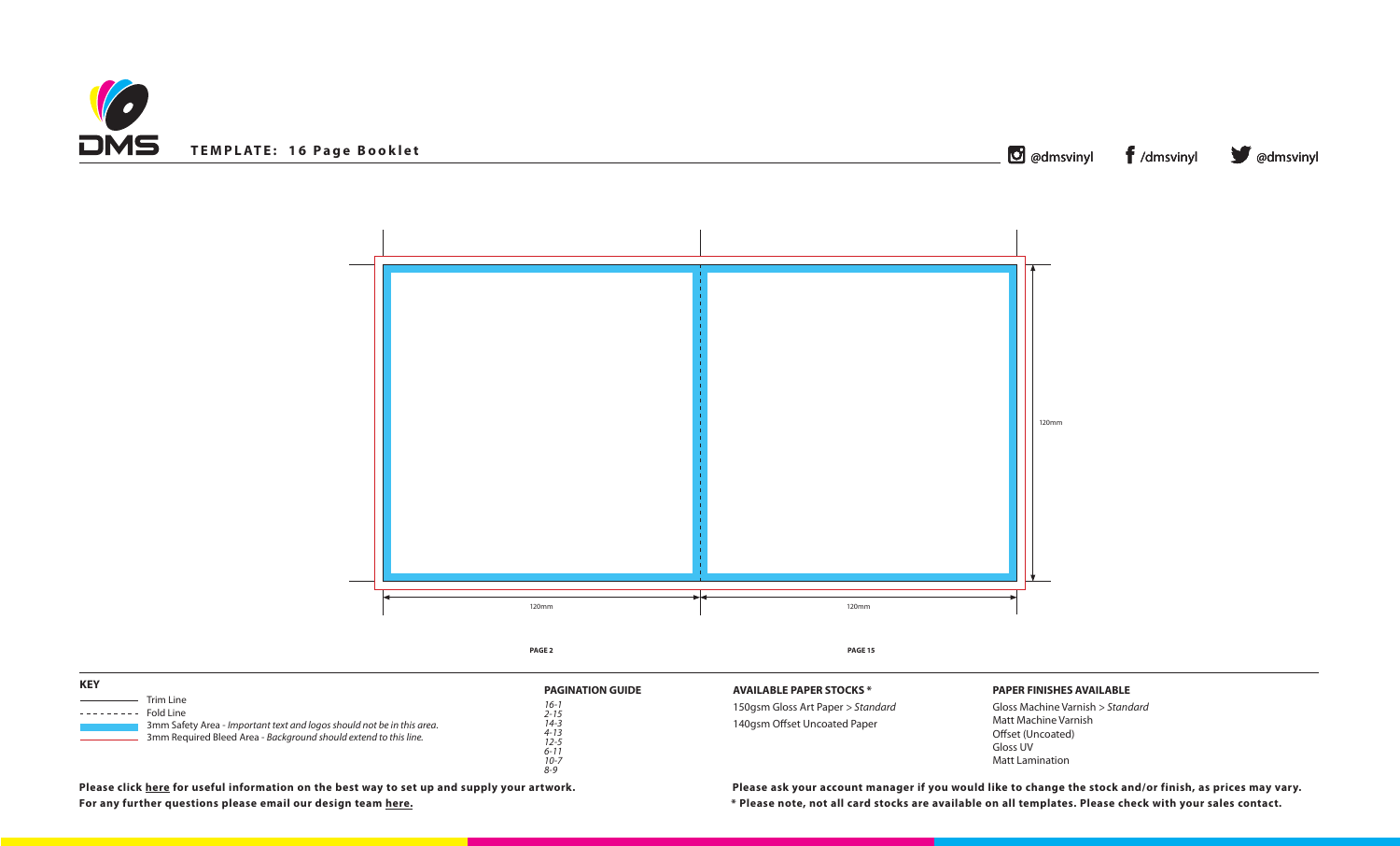



# **PAPER FINISHES AVAILABLE**

Gloss Machine Varnish *> Standard* Matt Machine Varnish Offset (Uncoated) Gloss UV Matt Lamination

**For any further questions please email our design team [here](mailto:graphics%40discmanufacturingservices.com?subject=Template%20Enquiry). \* Please note, not all card stocks are available on all templates. Please check with your sales contact. Please click [here](https://www.discmanufacturingservices.com/cd/templates#artwork-specifications) for useful information on the best way to set up and supply your artwork. Please ask your account manager if you would like to change the stock and/or finish, as prices may vary.**

**DCKS** \*

| <b>KEY</b> |                                                                                                                                                                      |                                                                                                                        | <b>AVAILABLE PAPER STO</b>                      |
|------------|----------------------------------------------------------------------------------------------------------------------------------------------------------------------|------------------------------------------------------------------------------------------------------------------------|-------------------------------------------------|
| ---------  | Trim Line<br>Fold Line<br>3mm Safety Area - Important text and logos should not be in this area.<br>3mm Required Bleed Area - Background should extend to this line. | <b>PAGINATION GUIDE</b><br>$16 - i$<br>$2 - 15$<br>$14 - 3$<br>$4 - 13$<br>$12 - 5$<br>$6 - 11$<br>$10 - 7$<br>$8 - 9$ | 150gsm Gloss Art Paper<br>140gsm Offset Uncoate |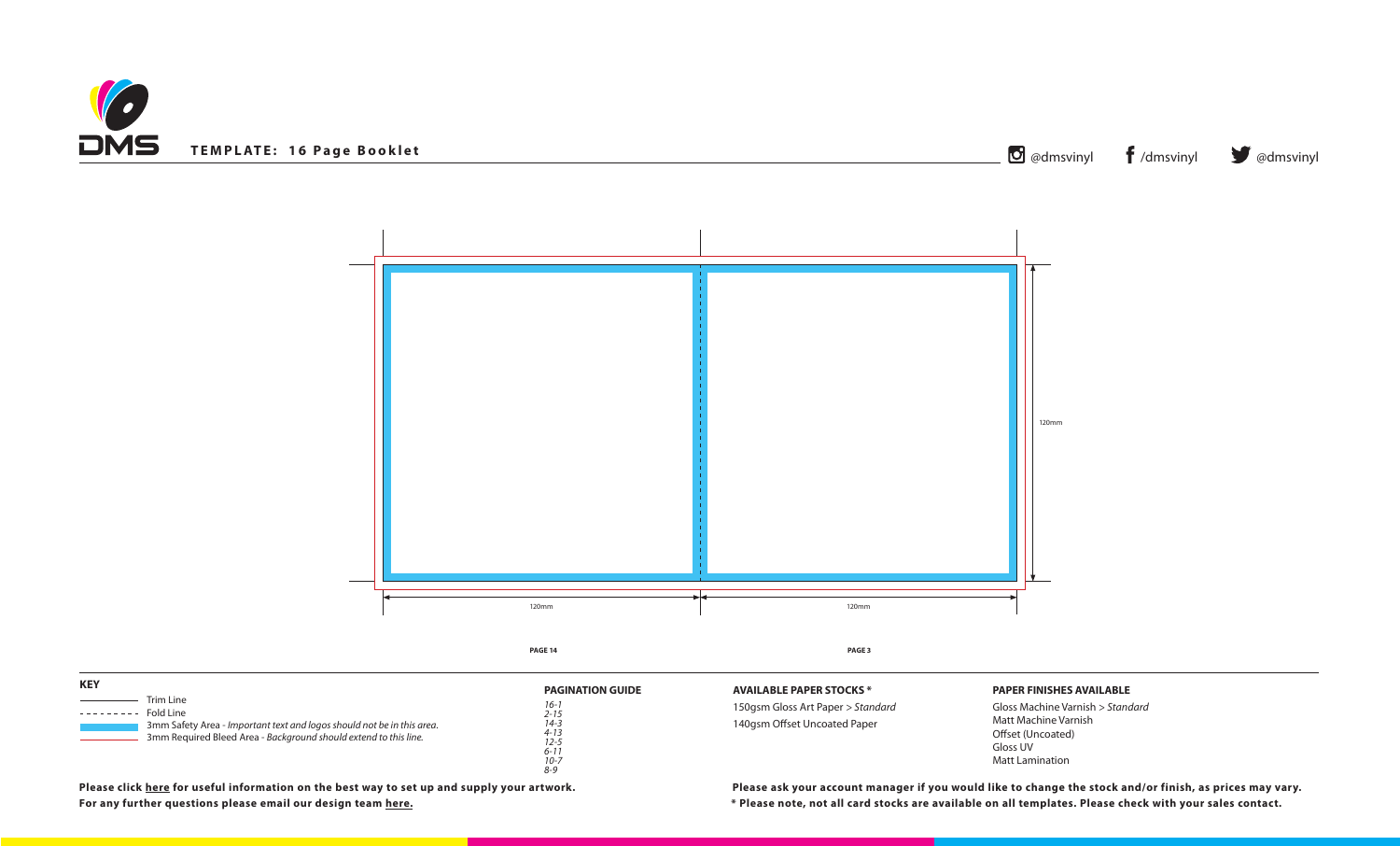



# **PAPER FINISHES AVAILABLE**

Gloss Machine Varnish *> Standard* Matt Machine Varnish Offset (Uncoated) Gloss UV Matt Lamination

**For any further questions please email our design team [here](mailto:graphics%40discmanufacturingservices.com?subject=Template%20Enquiry). \* Please note, not all card stocks are available on all templates. Please check with your sales contact. Please click [here](https://www.discmanufacturingservices.com/cd/templates#artwork-specifications) for useful information on the best way to set up and supply your artwork. Please ask your account manager if you would like to change the stock and/or finish, as prices may vary.**

| <b>KEY</b>                                                                                                                                                                        | <b>PAGINATION GUIDE</b>                                                                     | <b>AVAILABLE PAPER STO</b>                     |
|-----------------------------------------------------------------------------------------------------------------------------------------------------------------------------------|---------------------------------------------------------------------------------------------|------------------------------------------------|
| Trim Line<br>Fold Line<br>---------<br>3mm Safety Area - Important text and logos should not be in this area.<br>3mm Required Bleed Area - Background should extend to this line. | $16 - i$<br>$2 - 15$<br>$14 - 3$<br>$4 - 13$<br>$12 - 5$<br>$6 - 11$<br>$10 - 7$<br>$8 - 9$ | 150gsm Gloss Art Pape<br>140gsm Offset Uncoate |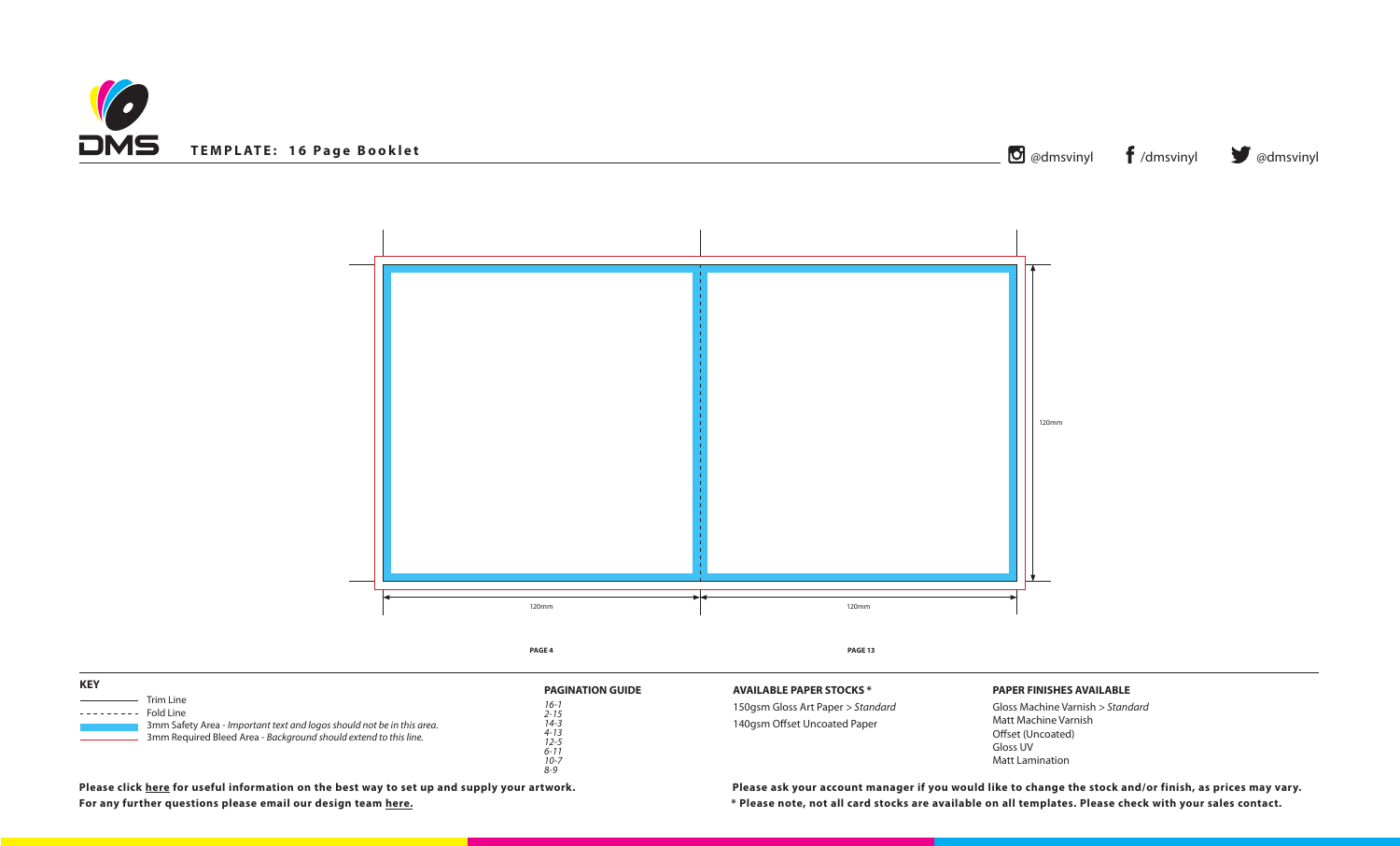



**For any further questions please email our design team [here](mailto:graphics%40discmanufacturingservices.com?subject=Template%20Enquiry). \* Please note, not all card stocks are available on all templates. Please check with your sales contact.**

**FOCKS** \*

# **PAPER FINISHES AVAILABLE**

Gloss Machine Varnish *> Standard* Matt Machine Varnish Offset (Uncoated) Gloss UV Matt Lamination

*8-9*

| <b>KEY</b>                                                                                                                                                                        | <b>PAGINATION GUIDE</b>                                                      | <b>AVAILABLE PAPER ST</b>                     |
|-----------------------------------------------------------------------------------------------------------------------------------------------------------------------------------|------------------------------------------------------------------------------|-----------------------------------------------|
| Trim Line<br>Fold Line<br>---------<br>3mm Safety Area - Important text and logos should not be in this area.<br>3mm Required Bleed Area - Background should extend to this line. | $16 - 1$<br>$2 - 15$<br>14-3<br>$4 - 13$<br>$12 - 5$<br>$6 - 11$<br>$10 - 7$ | 150gsm Gloss Art Pape<br>140gsm Offset Uncoat |

**Please click [here](https://www.discmanufacturingservices.com/cd/templates#artwork-specifications) for useful information on the best way to set up and supply your artwork. Please ask your account manager if you would like to change the stock and/or finish, as prices may vary.**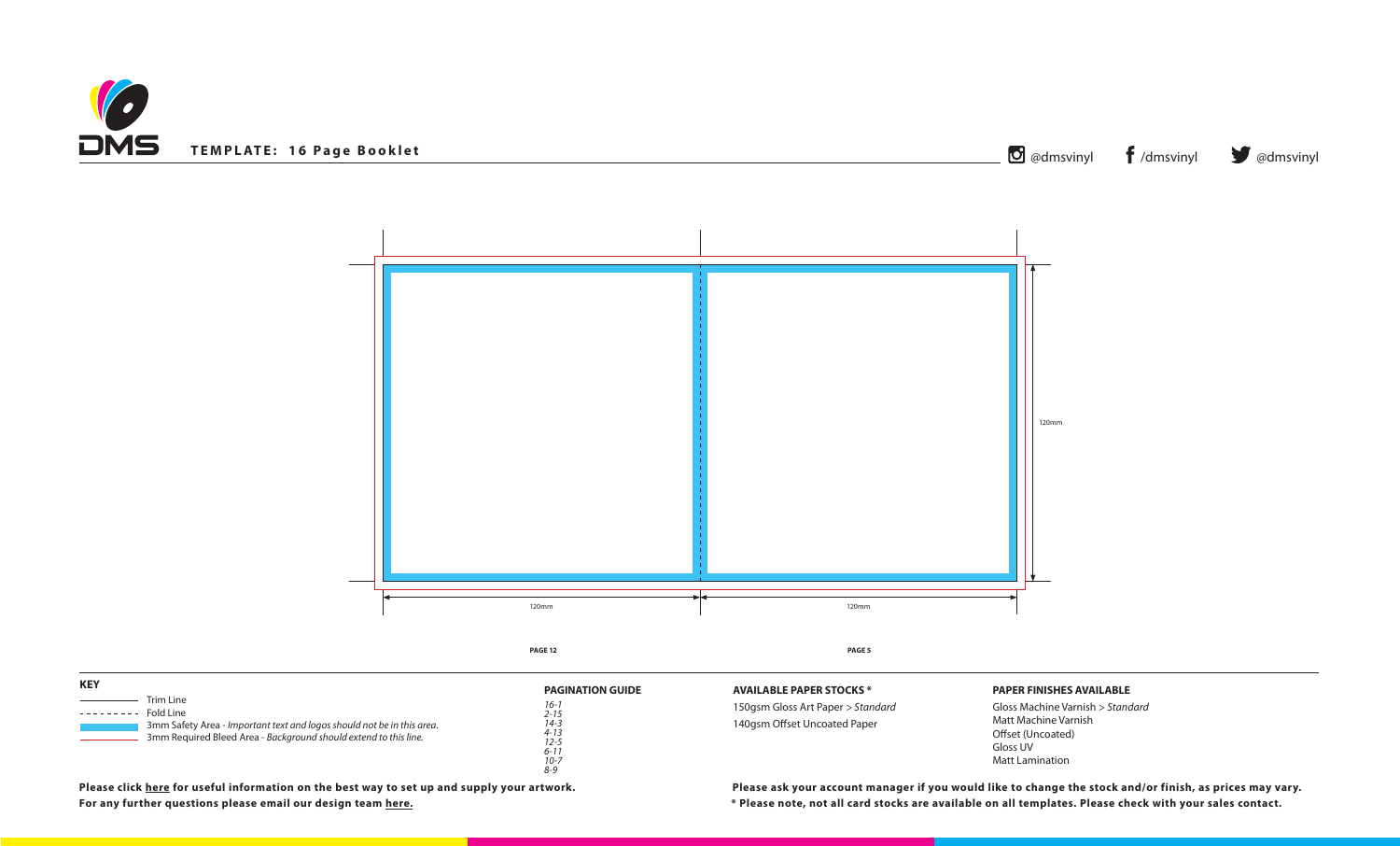



# **PAPER FINISHES AVAILABLE**

Gloss Machine Varnish *> Standard* Matt Machine Varnish Offset (Uncoated) Gloss UV Matt Lamination

**For any further questions please email our design team [here](mailto:graphics%40discmanufacturingservices.com?subject=Template%20Enquiry). \* Please note, not all card stocks are available on all templates. Please check with your sales contact. Please click [here](https://www.discmanufacturingservices.com/cd/templates#artwork-specifications) for useful information on the best way to set up and supply your artwork. Please ask your account manager if you would like to change the stock and/or finish, as prices may vary.**

| <b>KEY</b>                                                                                                                                                                      | <b>PAGINATION GUIDE</b>                                                                   | <b>AVAILABLE PAPER STO</b>                     |
|---------------------------------------------------------------------------------------------------------------------------------------------------------------------------------|-------------------------------------------------------------------------------------------|------------------------------------------------|
| Trim Line<br>Fold Line<br>-------<br>3mm Safety Area - Important text and logos should not be in this area.<br>3mm Required Bleed Area - Background should extend to this line. | $16-1$<br>$2 - 15$<br>$14 - 3$<br>$4 - 13$<br>$12 - 5$<br>$6 - 11$<br>$10 - 7$<br>$8 - 9$ | 150gsm Gloss Art Pape<br>140gsm Offset Uncoate |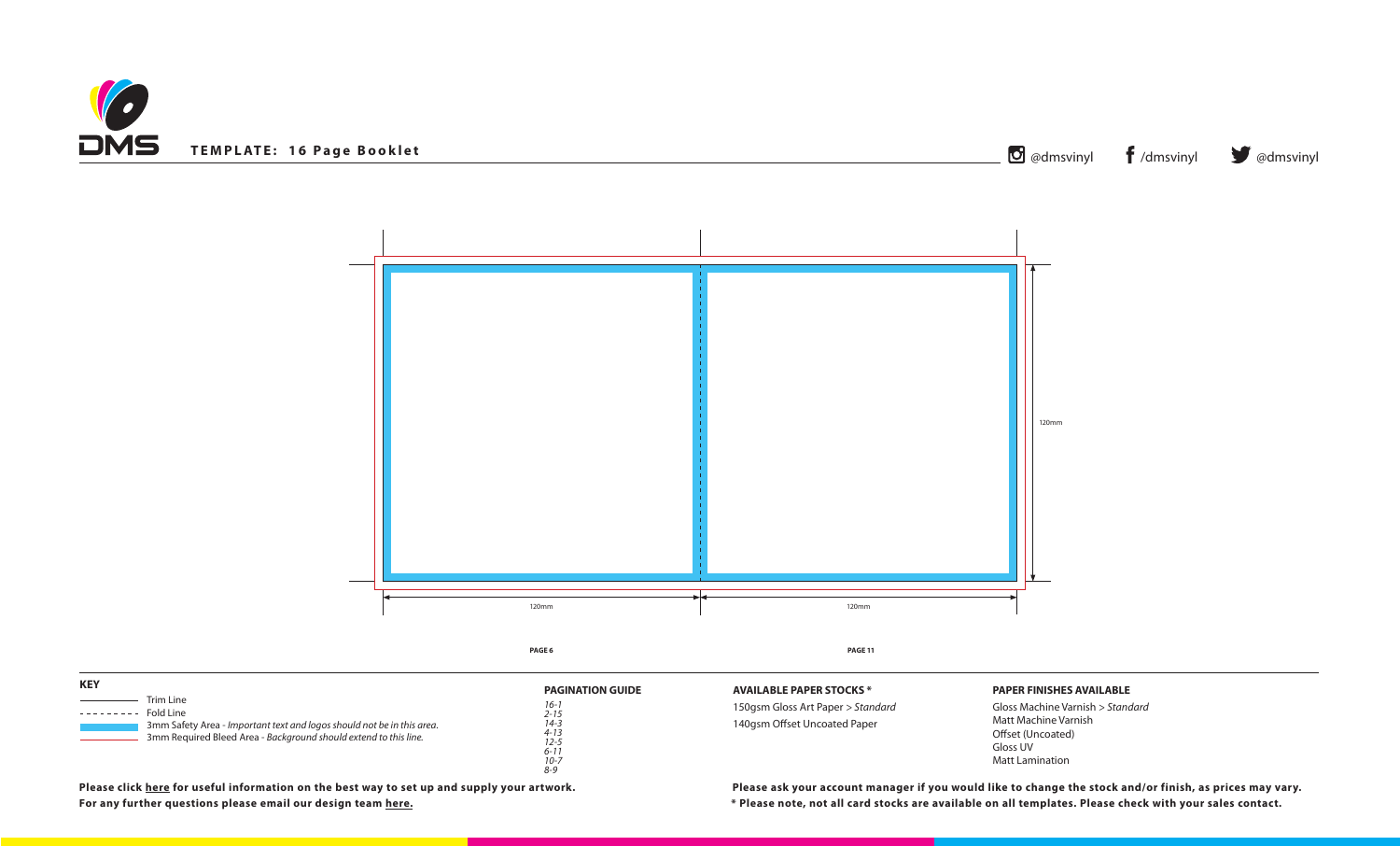



## **PAPER FINISHES AVAILABLE**

Gloss Machine Varnish *> Standard* Matt Machine Varnish Offset (Uncoated) Gloss UV Matt Lamination

**For any further questions please email our design team here. \* Please note, not all card stocks are available on all templates. Please check with your sales contact. Please click [here](https://www.discmanufacturingservices.com/cd/templates#artwork-specifications) for useful information on the best way to set up and supply your artwork. Please ask your account manager if you would like to change the stock and/or finish, as prices may vary.**

**FOCKS** \*

*8-9*

| <b>KEY</b>                                                                                                                                                                        | <b>PAGINATION GUIDE</b>                                                          | <b>AVAILABLE PAPER ST</b>                     |
|-----------------------------------------------------------------------------------------------------------------------------------------------------------------------------------|----------------------------------------------------------------------------------|-----------------------------------------------|
| Trim Line<br>Fold Line<br>---------<br>3mm Safety Area - Important text and logos should not be in this area.<br>3mm Required Bleed Area - Background should extend to this line. | $16 - i$<br>$2 - 15$<br>$14 - 3$<br>$4 - 13$<br>$12 - 5$<br>$6 - 11$<br>$10 - 7$ | 150gsm Gloss Art Pape<br>140gsm Offset Uncoat |